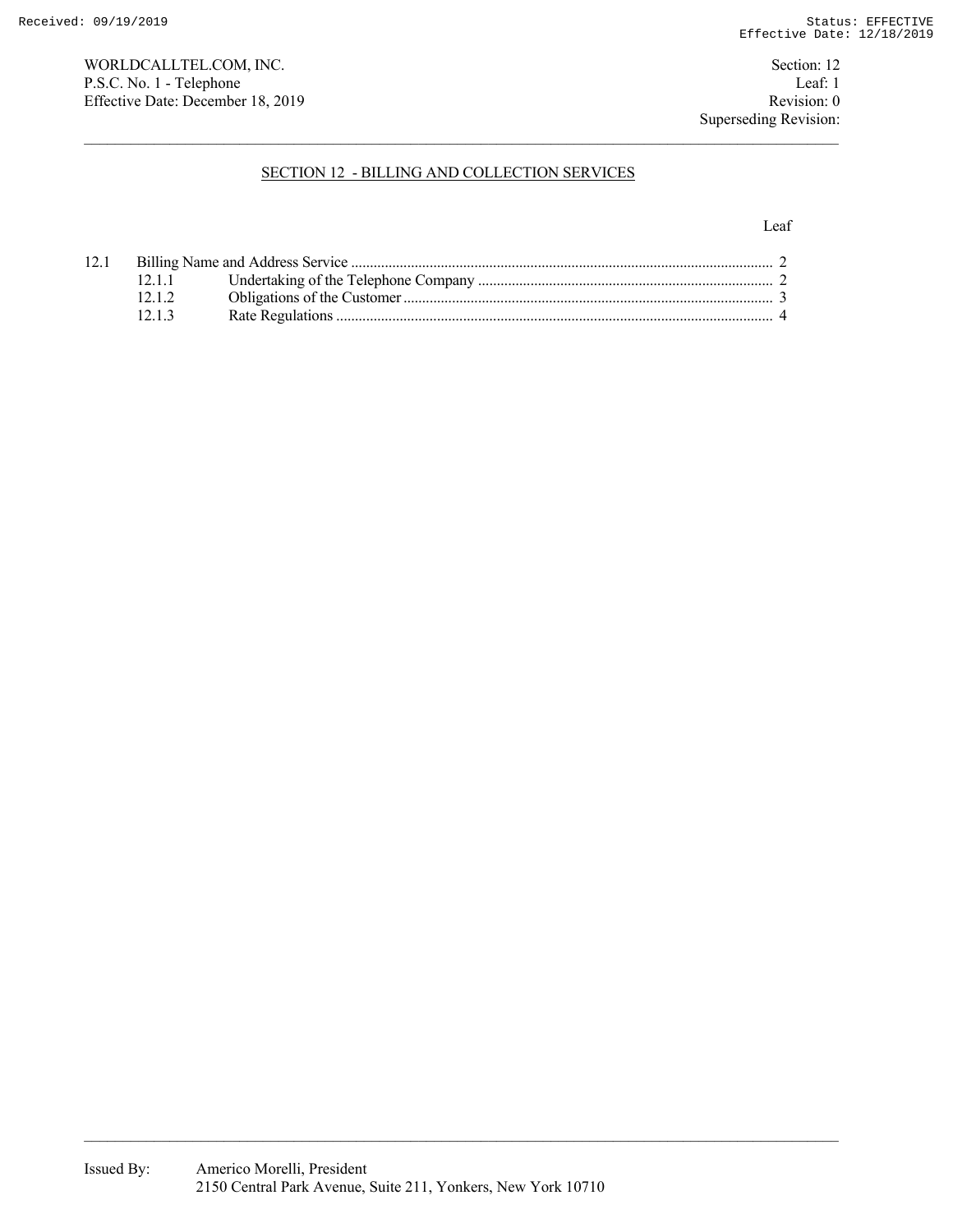# SECTION 12 - BILLING AND COLLECTION SERVICES

12.1 Billing Name and Address Service

 Billing Name and Address (BNA) Service is the provision of the complete billing name, street address, city or town, state and zip code for a telephone number assigned by the Telephone Company.

 BNA Service is provided for the sole purpose of permitting the customer to bill its telephonic communications services to its end users and may not be resold or used for any other purpose, including marketing activity such as market surveys or direct marketing by mail or by telephone.

 The customer may not use BNA information to bill for merchandise, gift certificates, catalogs or other services or products.

 BNA Service is provided on both a manual and a mechanized basis. On a manual basis, the information will be provided by voice telecommunications or by mail, as appropriate. On a mechanized basis, the information will be entered on magnetic tape containing recorded customer messages.

 BNA information is furnished for sent-paid, collect, bill to third number, 700 and 900 service messages and messages charged to a calling card that is resident in the Telephone Company's database. In addition, BNA information for messages originated from data terminal numbers (DTNs) for data communications services is furnished on a manual basis only.

- 12.1.1 Undertaking of the Telephone Company
	- a. A request for information on over 100 and up to 500 telephone numbers should be mailed to the Telephone Company. The Telephone Company will provide the response by first class U.S. Mail within ten (10) business days.
	- b. Upon receipt of a magnetic tape of recorded customer messages, the Telephone Company will, at the request of the customer, provide BNA service on a mechanized basis. The tape of messages may be provided by the customer or, where the customer subscribes to Recording Service, may be the output from that service. The Telephone Company will enter the BNA information on the recorded message tape and send the tape to the customer by first class U.S. Mail. Other methods of delivering the data may be negotiated, and charges based on cost will apply.

 The Telephone Company will provide a response to customer-provided tapes by mail within six (6) business days of receipt. The Telephone Company will process and mail tapes which are the output of Recording Service every fifth business day.

- c. The Telephone Company will specify the format in which requests and tapes are to be submitted.
- d. The BNA information will be provided for the calling number furnished to the extent a billing name and address exists in the Telephone Company records, including non-published and nonlisted numbers. If the billing name and address information for a specific calling number is confidential due to legal, national security, end user or regulatory imposed requirements, the Telephone Company will provide an indicator on the confidential records.
- e. The Telephone Company will provide the most current BNA information resident in its data base. Due to normal end user account activity, there may be instances where the BNA information provided is not the BNA that was applicable at the time the message originated.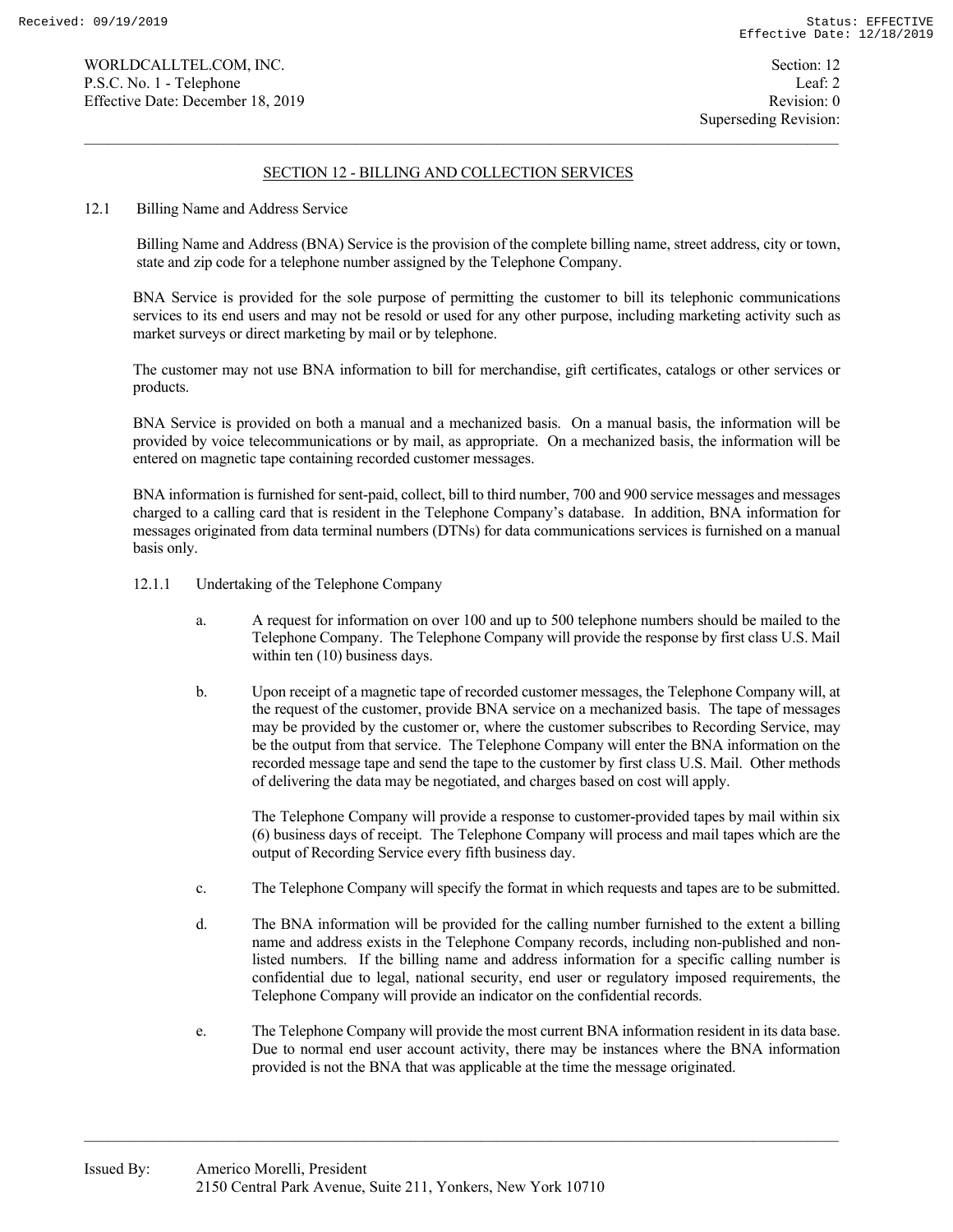### SECTION 12 - BILLING AND COLLECTION SERVICES (cont'd)

- 12.1 Billing Name and Address Service (cont'd)
	- 12.1.2 Obligations of the Customer
		- a. With each order for BNA Service, the customer shall identify the authorized individual and address to receive the BNA information.
		- b. A customer which orders BNA Service on a mechanized basis and which intends to submit tapes of record messages for processing must provide the Telephone Company with an acceptable test tape or transmission which includes all call types for which BNA information may be requested.
		- c. The customer shall institute adequate internal procedures to insure that BNA information, including that related to non-published and non-listed numbers, is used only for the purpose set forth in this tariff and that BNA information is available only to those customer personnel or agents with a need to know the information. The customer must handle all billing name and address information designated as confidential by the Telephone Company in accordance with Telephone Company's procedures concerning confidential information. The Telephone Company will provide to the customer a statement of its procedures concerning confidential information.
		- d. The customer shall not publicize or represent to others that the Telephone Company jointly participates with the customer in the development of the customer's end user records, accounts, data bases or market data, records, files and data bases or other systems it assembles through the use of BNA service.
		- e. When the customer orders BNA Service for both interstate and intrastate messages, the projected percentage of interstate use must be provided in a whole number to the Telephone Company. The Telephone Company will designate the number obtained by subtracting the projected interstate percentage from 100 (100 - projected interstate percentage = intrastate percentage) as the projected intrastate percentage.

 This whole number percentage will be used by the Telephone Company to apportion the rates and nonrecurring charges between interstate and intrastate in those circumstances where the recorded message detail is not sufficient to permit the Telephone Company to determine the appropriate jurisdiction. This percentage will remain in effect until a revised report is received as set forth following.

 Effective on the first of January, April, July and October of each year, the customer may update the jurisdictional report. The customer shall forward to the Telephone Company, to be received no later than 20 calendar days after the first of each such month, a revised report showing the interstate percentage of use for the past three months ending the last day of December, March, June and September, respectively. Except where jurisdiction can be determined from the recorded message detail, the revised report will serve as the basis for the next three months billing and will be effective on the bill date in the following month (i.e., February, May, August and November). No prorating or back billing will be done based on the report. If the customer does not supply the report, the Telephone Company will assume the percentages to be the same as those provided in the last quarterly report. For those cases in which a quarterly report has never been received from the customer, the Telephone Company will assume the percentages to be the same as those provided in the order for service.